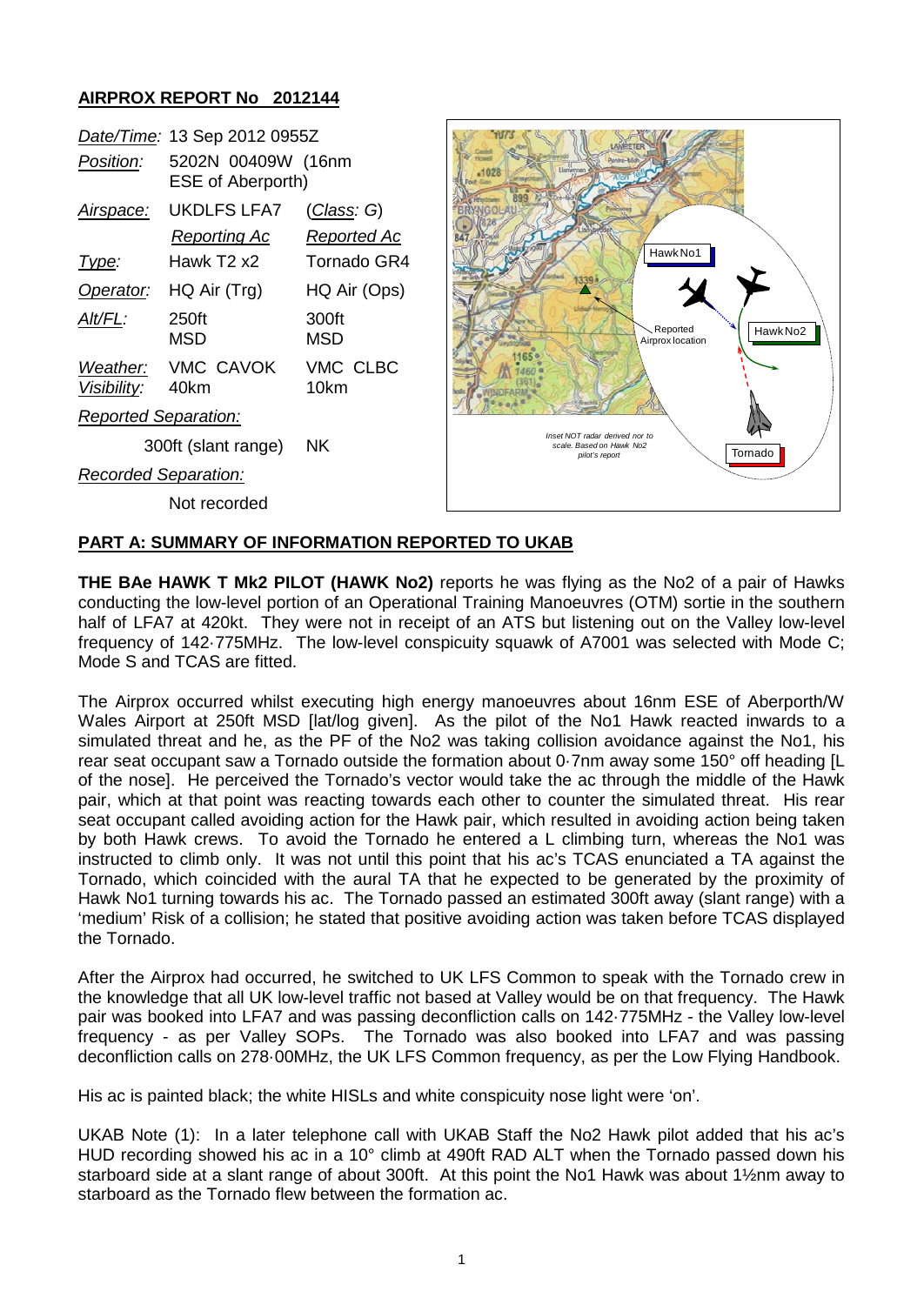**THE TORNADO GR4 PILOT** reports that after a high-level transit to Wales, the ATS was terminated as they entered the LFS in the vicinity of Ledbury, transmitting on 278·00MHz - LFS Common – their LFS entry point and their routeing; nothing was heard in response. About 50nm W of Ledbury following a track of 343° [from the copy of the chart provided] at 420kt, a single black Hawk was spotted at a range of 500m turning away with a slightly upward vector. He looked for a wingman but none was seen; as there was no confliction no avoiding action was taken and they continued. He assessed the Risk as 'low'. After about 10min, there was a call from the Hawk formation on 278·00MHz stating that they had seen the Tornado and had taken avoiding action. They had seen the Hawk but did not consider there was a collision risk.

After about 10min, there was a call from the Hawk formation on 278·00MHz stating that they had seen the Tornado and had taken avoiding action. They had seen the Hawk but did not consider there was a collision risk.

The Tornado crew was unaware of the potential for a conflict due to no 'warn-out' being received from Valley and no RT call being heard from the Hawk formation on the LFS Common frequency until after the Airprox had occurred. During pre-flight planning crews complete 'warn-outs', which include low-level bookings. This is then faxed to all fast-jet stations for their reference to see where a confliction might arise. Once on the ground he spoke to the Hawk pilot who said that they had received the 'warn-out' for their Tornado's route and that they were expecting to see a GR4 operating in that area. They also stated that Valley SOPs are to transmit their de-confliction on a specific Valley frequency, not on the LFS Common frequency - 278·00MHz. If the Hawk formation had been listening on LFS Common and heard the RT call from their Tornado, they would have had confirmation of the presence of their ac. Furthermore, had a 'warn-out' been received from Valley and the Hawk formation's RT transmissions been on 278·00MHz, the Tornado crew would have been aware of the presence of the Hawks.

The low-level conspicuity squawk of A7001 was selected with Modes C and S on; TCAS is not fitted. The ac has a grey colour-scheme but the HISL was on.

UKAB Note (2): This Airprox occurred outwith recorded radar coverage.

UKAB Note (3): The nearest available METAR:

CARDIFF 0950Z 28008KT 240V300 9999 FEW027 14/09 Q1022=

**HQ AIR OPS** comments that see-and-avoid was effective in this instance despite minimal time being available to sight the conflict due to terrain. TCAS provided a further barrier, although the warning was delayed due to terrain, and could have been masked by the anticipated warning triggered by the wingman. A CWS for the Tornado is being procured but will have the same terrain and formation limitation.

Both the Tornado Force and RAF Valley operate fax deconfliction systems that target their most likely, but not all, potential conflictors. This had been expanded temporarily by Marham to fax their routes more widely, which succeeded in highlighting the likely presence of the Tornado to the Hawks, although no attempt appears to have been made to avoid its route. An RAF-wide faxing process was being established at the time of this incident, but subsequently proved unworkable and has been withdrawn. HQ Air is pursuing the procurement of a software-based planning tool, DACAS, which should identify potential conflicts at the planning stage across the military low-flying community. Furthermore, UK LF Ops Sqn have updated their software to provide ac type and call sign of other booked traffic in the UKLFS to users when they place their bookings rather than the usual 'late warning of mixed traffic'; this will allow further deconfliction efforts to be made if necessary.

All users of the UKLFS have been reminded of the guidance contained within the UK LF Handbook which states that "the UKLFS Safety Freq should be monitored whenever possible". Again, around the time of this incident the Hawk fleet at Valley were asked by HQ Air to review their assessment of